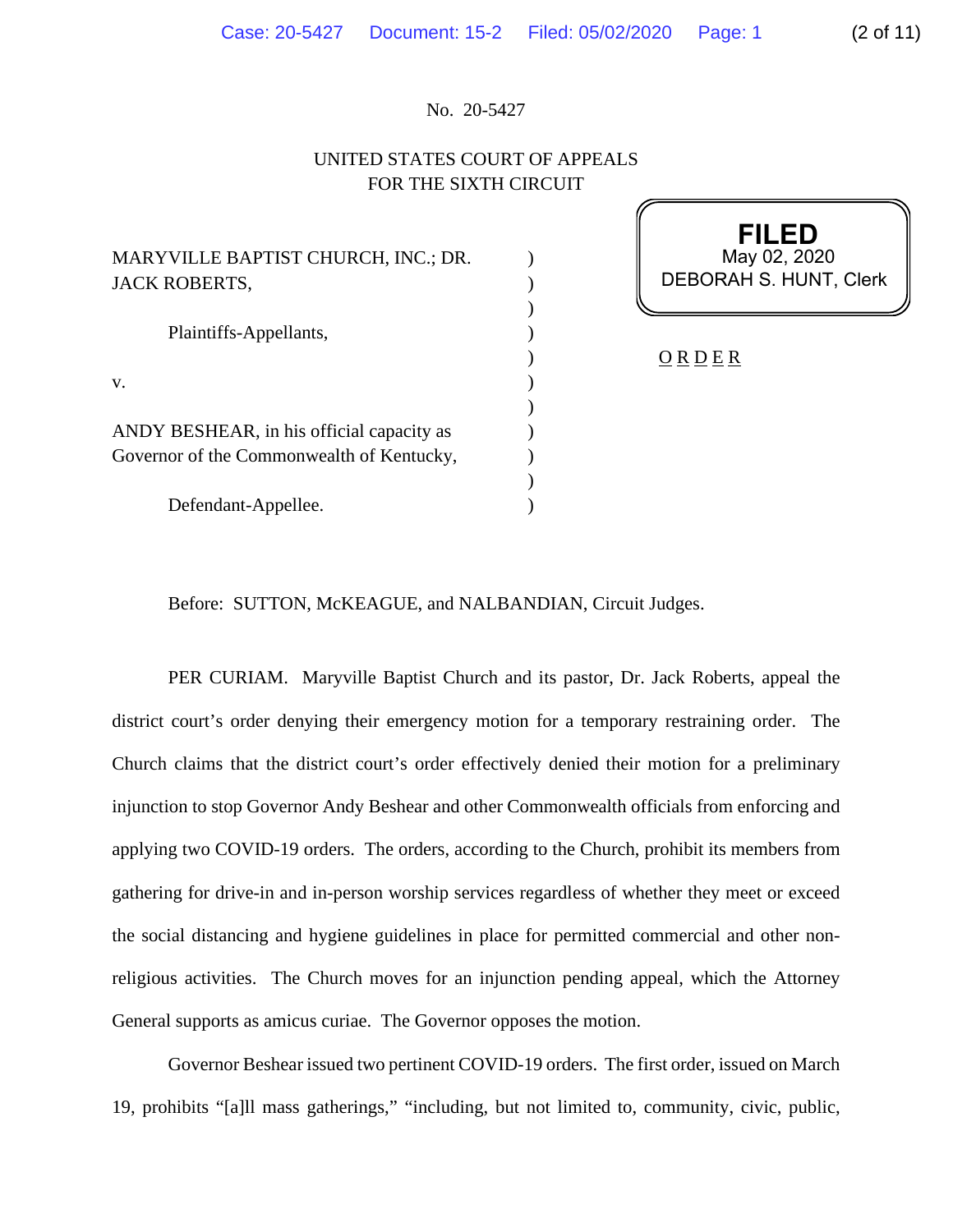No. 20-5427  $-2$ 

leisure, faith-based, or sporting events." R. 1-5 at 1. It excepts "normal operations at airports, bus and train stations, . . . shopping malls and centers," and "typical office environments, factories, or retail or grocery stores where large numbers of people are present, but maintain appropriate social distancing." *Id.*

The second order, issued on March 25, requires organizations that are not "life-sustaining" to close. R. 1-7 at 2. According to the order, religious organizations are not "life-sustaining" organizations, except when they function as charities by providing "food, shelter, and social services." *Id.* at 3. Laundromats, accounting services, law firms, hardware stores, and many other entities count as life-sustaining.

On April 12, Maryville Baptist Church held a drive-in Easter service. Congregants parked their cars in the church's parking lot and listened to a sermon over a loudspeaker. Kentucky State Police arrived in the parking lot and issued notices to the congregants that their attendance at the drive-in service amounted to a criminal act. The officers recorded congregants' license plate numbers and sent letters to vehicle owners requiring them to self-quarantine for 14 days or be subject to further sanction.

The Church says these orders and enforcement actions violate its congregants' rights under Kentucky's Religious Freedom Restoration Act and the free-exercise guarantee of the First and Fourteenth Amendments to the U.S. Constitution.

We have jurisdiction over the appeal. "Interlocutory orders of the district courts of the United States ... granting, continuing, modifying, refusing or dissolving injunctions" are immediately appealable. 28 U.S.C.  $\S$  1292(a)(1). As a general rule, we do not entertain appeals from a district court's decision to grant or deny a temporary restraining order. That's because temporary restraining orders are usually "of short duration and usually terminate with a prompt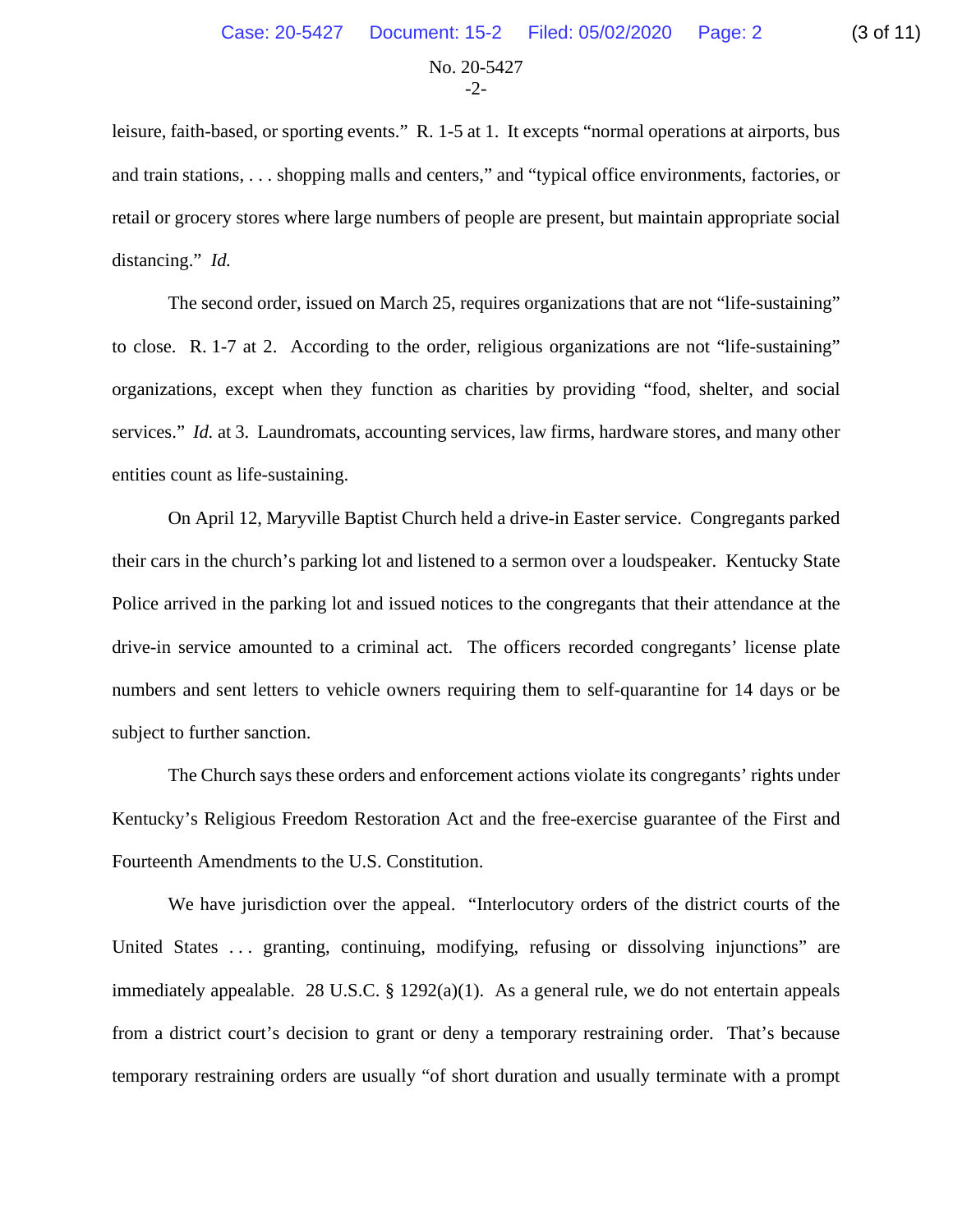No. 20-5427 -3-

ruling on a preliminary injunction, from which the losing party has an immediate right of appeal." *Ne. Ohio Coal. for the Homeless & Serv. Emps. Int'l Union, Local 1199 v. Blackwell*, 467 F.3d 999, 1005 (6th Cir. 2006). But usually is not always, and the label a district court attaches to an order does not control. When an order "has the practical effect of an injunction," *id.*, and an appeal "further[s] the statutory purpose of permit[ting] litigants to effectually challenge interlocutory orders of serious, perhaps irreparable, consequence," *Carson v. Am. Brands, Inc.*, 450 U.S. 79, 84 (1981), we will review it. We also tend to wait until the claimant seeks a stay from the district court, and the court rules on it. Claimants sought a stay on April 30. The district court has not yet ruled. But one explanation for the stay motion is tomorrow's Sunday service. Under these circumstances, no one can fairly doubt that time is of the essence. The case will become moot just over three Sundays from now, May 20, when the Governor has agreed to permit places of worship to reopen. And the district court's order has the practical effect of denying the Church's motion for a preliminary injunction, especially if no service, whether drive-in or in-person, is allowed in the interim.

We review four factors when evaluating whether to grant a stay pending appeal:  $(1)$  whether the stay applicant has made a strong showing that he is likely to succeed on the merits; (2) whether the applicant will be irreparably injured absent a stay; (3) whether issuance of the stay will substantially injure the other parties interested in the proceeding; and (4) where the public interest lies." *Nken v. Holder*, 556 U.S. 418, 434 (2009) (quotation omitted).

*Likelihood of success.* The Church is likely to succeed on its state and federal claims, especially with respect to the ban's application to drive-in services. Start with the claim under Commonwealth law—Kentucky's Religious Freedom Restoration Act. "Government shall not substantially burden" a person's "right to act . . . in a manner motivated by a sincerely held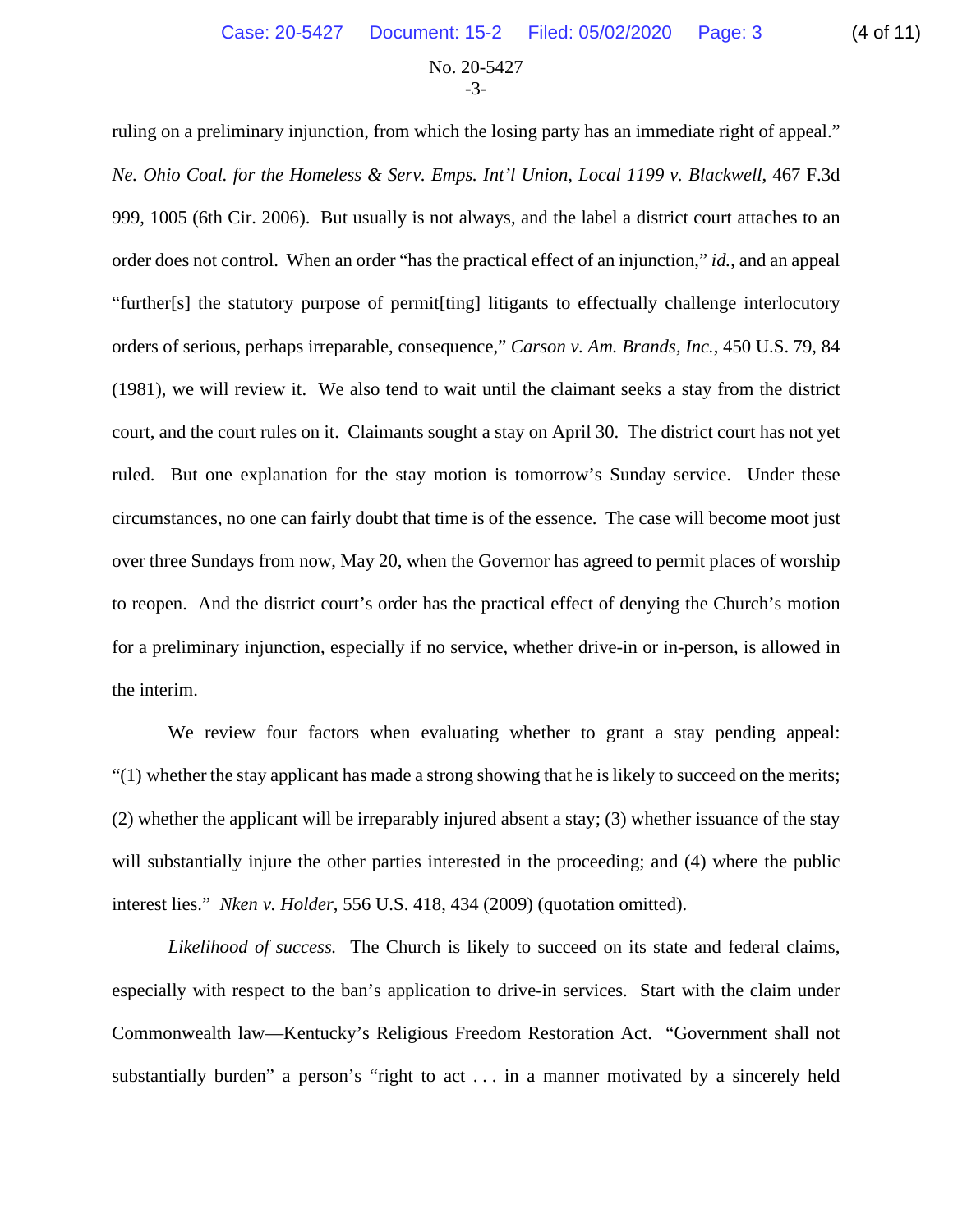No. 20-5427 -4-

religious belief," it guarantees, "unless the government proves by clear and convincing evidence" that it "has used the least restrictive means" to further "a compelling governmental interest in infringing the specific act." Ky. Rev. Stat. § 446.350. The point of the law is to exercise an authority every State has: to provide more protection for religious liberties at the state level than the U.S. Constitution provides at the national level. In this instance, the purpose of the Kentucky RFRA is to provide more protection than the free-exercise guarantee of the First Amendment, as interpreted by *Employment Division v. Smith*, 494 U.S. 872 (1990). The Kentucky requirements parallel in large measure the RFRAs enacted by other States and one enacted by Congress, all of which share the goal of imposing strict scrutiny on laws that burden sincerely motivated religious practices. *See, e.g.*, Tex. Civ. Prac. & Rem. § 110.003; *see* 42 U.S.C. § 2000bb-1.

Application of this test requires little elaboration in most respects. The Governor's actions substantially burden the congregants' sincerely held religious practices—and plainly so. Religion motivates the worship services. And no one disputes the Church's sincerity. Orders prohibiting religious gatherings, enforced by police officers telling congregants they violated a criminal law and by officers taking down license plate numbers, amount to a significant burden on worship gatherings. *See Gonzales v. O Centro Espirita Beneficiente Uniao*, 546 U.S. 418, 428–32 (2006); *Barr v. City of Sinton*, 295 S.W.3d 287, 301 (Tex. 2009). At the same time, the Governor has a compelling interest in preventing the spread of a novel, highly contagious, sometimes fatal virus. All accept these conclusions.

The likelihood-of-success inquiry instead turns on whether Governor Beshear's orders were "the least restrictive means" of achieving these public health interests. Ky. Rev. Stat. § 446.350. That's a difficult hill to climb, and it was never meant to be anything less. *See Barr*, 295 S.W.3d at 289; *Holt v. Hobbs*, 574 U.S. 352, 364 (2015). The way the orders treat comparable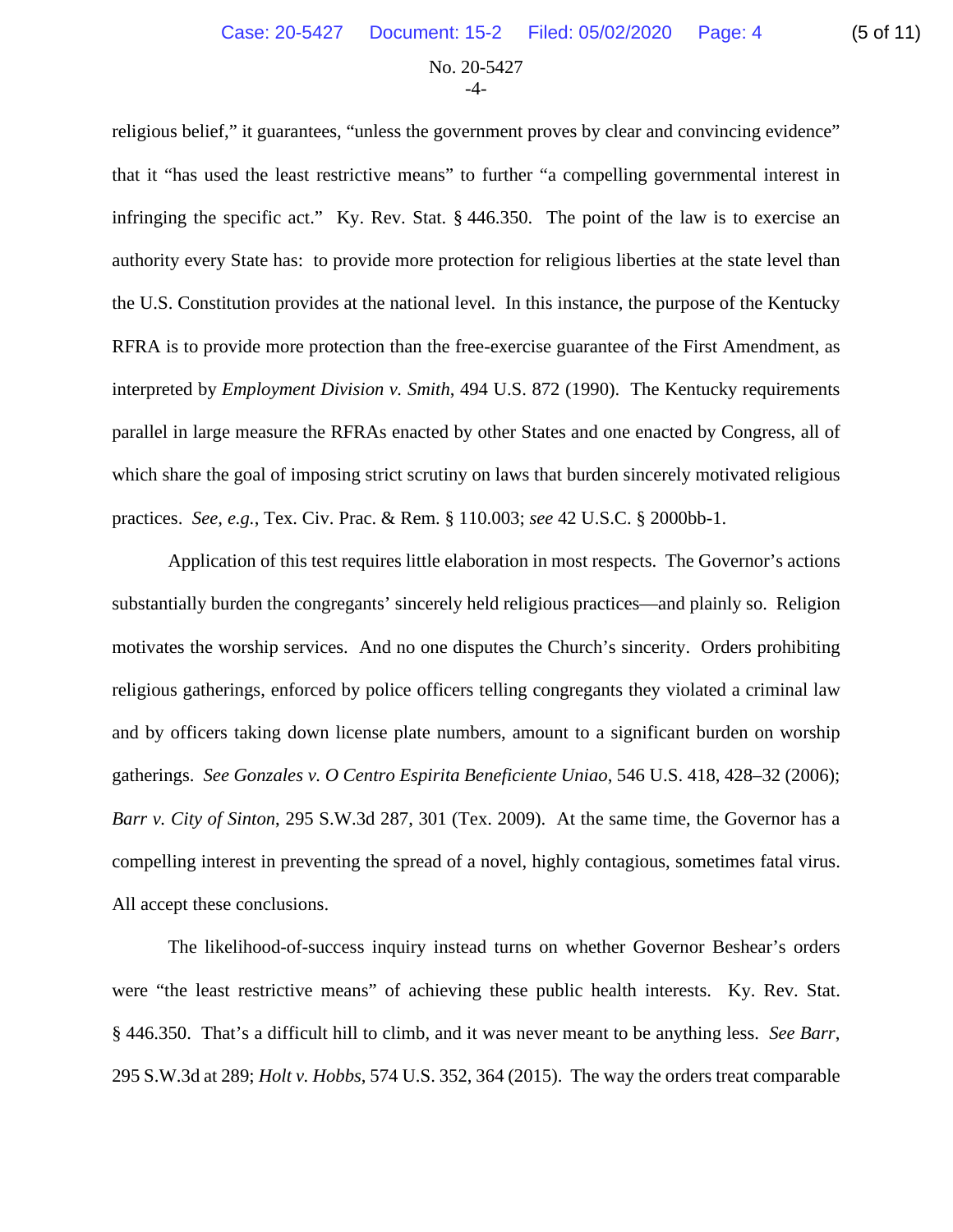No. 20-5427 -5-

religious and non-religious activities suggests that they do not amount to the least restrictive way of regulating the churches. The orders permit uninterrupted functioning of "typical office environments," R. 1-5 at 1, which presumably includes business meetings. How are in-person meetings with social distancing any different from drive-in church services with social distancing? Kentucky permits the meetings and bans the services, even though the open-air services would seem to present a lower health risk. The orders likewise permit parking in parking lots with no limit on the number of cars or the length of time they are there so long as they are not listening to a church service. On the same Easter Sunday that police officers informed congregants they were violating criminal laws by sitting in their cars in a parking lot, hundreds of cars were parked in grocery store parking lots less than a mile from the church. The orders permit big-lot parking for secular purposes, just not for religious purposes. All in all, the Governor did not narrowly tailor the order's impact on religious exercise.

In responding to the state and federal claims, the Governor denies that the ban applies to drive-in worship services, and the district court seemed to think so as well. But that is not what the Governor's orders say. By their terms, they apply to "[a]ll mass gatherings," "including, but not limited to, . . . faith-based . . . events." R. 1-5 at 1. In deciding to open up faith-based events on May 20, and to permit other events before then such as car washes and dog grooming, *see Healthy at Work: Phase 1 Reopening*, https://govstatus.egov.com/ky-healthy-at-work (last visited May 2, 2020), the Governor did not say that drive-in services are exempt. And that is not what the Governor has done anyway. Consistent with the Governor's threats on Good Friday, state troopers came to the Church's Easter service, told congregants that they were in violation of a criminal law, and took down the license plate numbers of everyone there, whether they had participated in a drive-in or in-person service.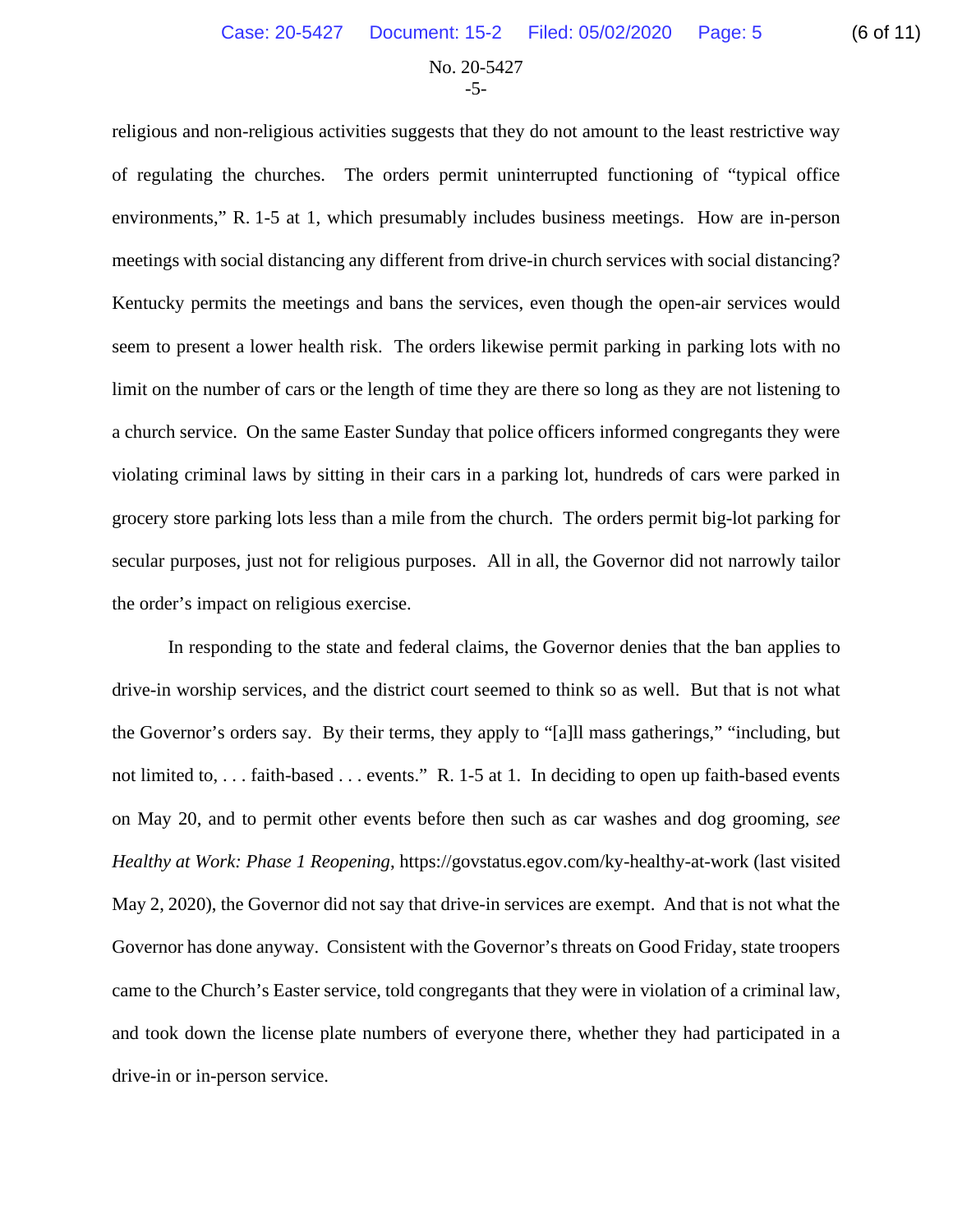No. 20-5427 -6-

It bears noting that neither the Governor nor the Attorney General has raised sovereign immunity as a defense to this claim. *See Pennhurst State Sch. & Hosp. v. Halderman*, 465 U.S. 89, 102 (1984). That is within their rights, *see Wis. Dep't. of Corr. v. Schacht*, 524 U.S. 381, 389 (1998), and perhaps springs from a commendable recognition that, with or without a pandemic, no one wants to ignore state law in creating or enforcing these orders.

The Governor's orders also likely "prohibit[] the free exercise" of "religion" in violation of the First and Fourteenth Amendments, especially with respect to drive-in services. U.S. Const amends. I, XIV; *Cantwell v. Connecticut*, 310 U.S. 296, 303 (1940). On the one hand, a generally applicable law that incidentally burdens religious practices usually will be upheld. *See Smith*, 494 U.S. at 878–79; *New Doe Child #1 v. Congress of the United States*, 891 F.3d 578, 591–93 (6th Cir. 2018). On the other hand, a law that discriminates against religious practices usually will be invalidated unless the law "is justified by a compelling interest and is narrowly tailored to advance that interest." *Church of the Lukumi Babalu Aye, Inc. v. City of Hialeh*, 508 U.S. 520, 553 (1993).

Discriminatory laws come in many forms. Outright bans on religious activity alone obviously count. So do general bans that cover religious activity when there are exceptions for comparable secular activities. *See Ward v. Polite*, 667 F.3d 727, 738 (6th Cir. 2012); *see also Fraternal Order of Police Newark Lodge No. 12 v. City of Newark*, 170 F.3d 359, 365–67 (3d Cir. 1999). As a rule of thumb, the more exceptions to a prohibition, the less likely it will count as a generally applicable, non-discriminatory law. *Ward*, 667 F.3d at 738. "At some point, an exception-ridden policy takes on the appearance and reality of a system of individualized exemptions, the antithesis of a neutral and generally applicable policy and just the kind of state action that must run the gauntlet of strict scrutiny." *Id.* at 740. As just shown, the Governor's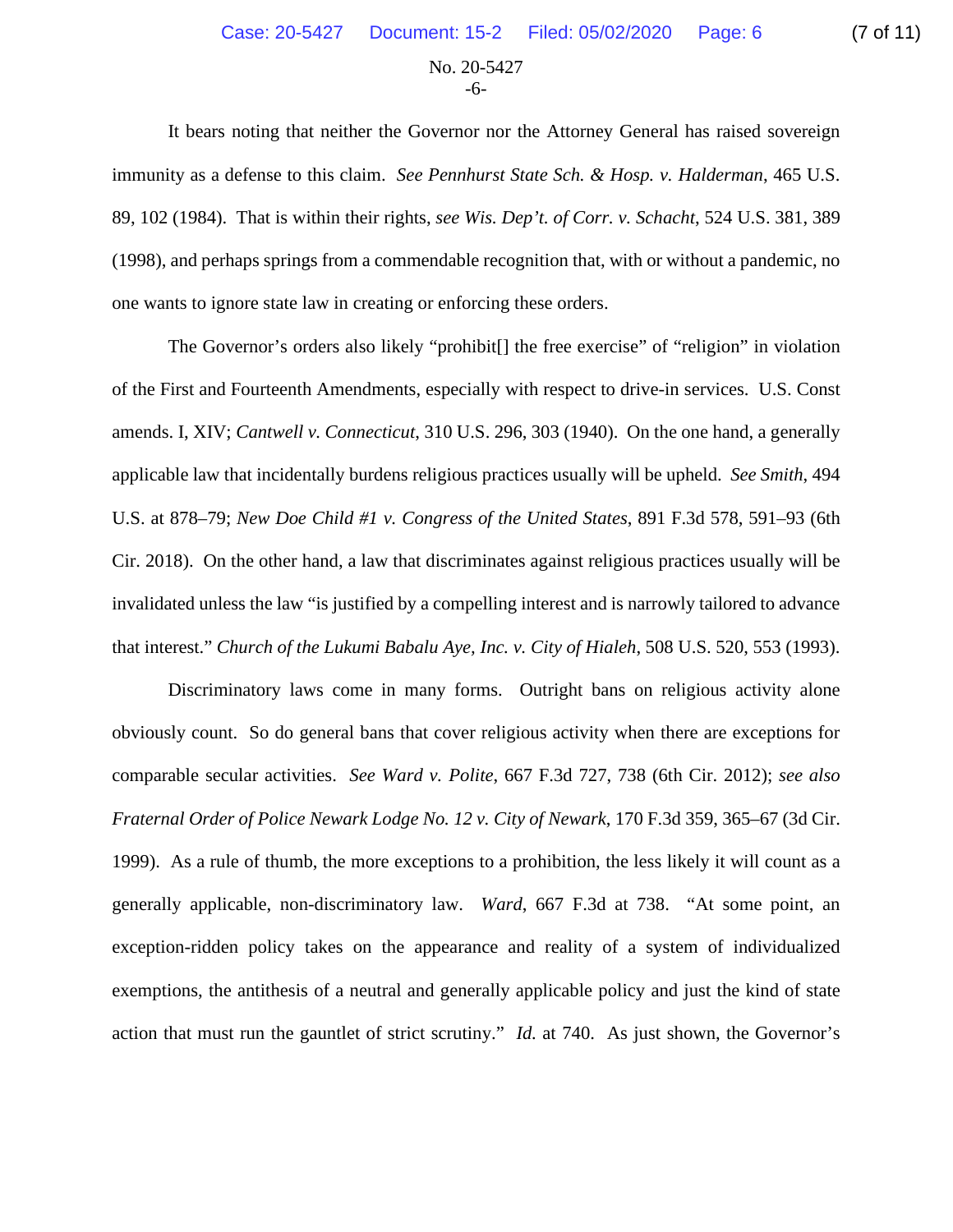No. 20-5427 -7-

orders do not seem to survive strict scrutiny, particularly with respect to the ban on outdoor services. The question, then, is one of general applicability.

The Governor's orders have several potential hallmarks of discrimination. One is that they prohibit "faith-based" mass gatherings by name. R. 1-5 at 1. But this does not suffice by itself to show that the Governor singled out faith groups for disparate treatment. The order lists many other group activities, and we accept the Governor's submission that he needed to mention faith groups by name because there are many of them, they meet regularly, and their ubiquity poses material risks of contagion.

The real question goes to exceptions. The Governor insists at the outset that there are "no exceptions at all." Appellee Br. at 21. But that is word play. The orders allow "life-sustaining" operations and don't include worship services in that definition. And many of the serial exemptions for secular activities pose comparable public health risks to worship services. For example: The exception for "life-sustaining" businesses allows law firms, laundromats, liquor stores, and gun shops to continue to operate so long as they follow social-distancing and other health-related precautions. R. 1-7 at 2–6. But the orders do not permit soul-sustaining group services of faith organizations, even if the groups adhere to all the public health guidelines required of essential services and even when they meet outdoors.

We don't doubt the Governor's sincerity in trying to do his level best to lessen the spread of the virus or his authority to protect the Commonwealth's citizens. *See Jacobson v. Massachusetts*, 197 U.S. 11, 27 (1905). And we agree that no one, whether a person of faith or not, has a right "to expose the community . . . to communicable disease." *Prince v. Massachusetts*, 321 U.S. 158, 166–67 (1944). But restrictions inexplicably applied to one group and exempted from another do little to further these goals and do much to burden religious freedom. Assuming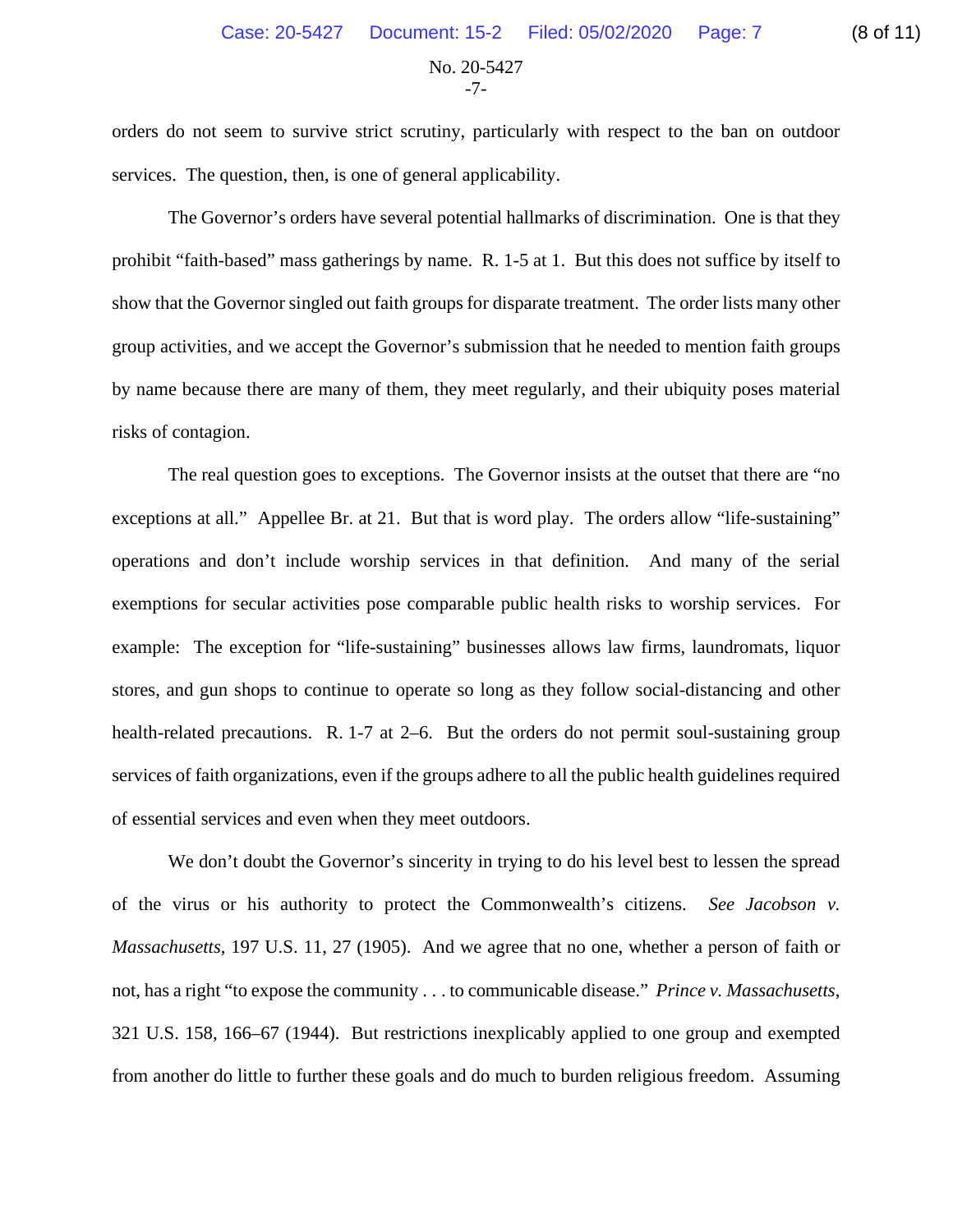No. 20-5427 -8-

all of the same precautions are taken, why is it safe to wait in a car for a liquor store to open but dangerous to wait in a car to hear morning prayers? Why can someone safely walk down a grocery store aisle but not a pew? And why can someone safely interact with a brave deliverywoman but not with a stoic minister? The Commonwealth has no good answers. While the law may take periodic naps during a pandemic, we will not let it sleep through one.

Sure, the Church might use Zoom services or the like, as so many places of worship have decided to do over the last two months. But who is to say that every member of the congregation has access to the necessary technology to make that work? Or to say that every member of the congregation must see it as an adequate substitute for what it means when "two or three gather in my Name." Matthew 18:20; *see also On Fire Christian Ctr., Inc. v. Fischer*, No. 3:20-CV-264- JRW, 2020 WL 1820249, at \*7–8 (W.D. Ky. Apr. 11, 2020). As individuals, we have some sympathy for Governor DeWine's approach—to allow places of worship in Ohio to hold services but then to admonish them all (we assume) that it's "not Christian" to hold in-person services during a pandemic. Doral Chenoweth III, *Video: Dewine says it's "not Christian" to hold church during coronavirus*, Columbus Dispatch, April 1, 2020. But this is not about sympathy. And it's exactly what the federal courts are not to judge—how individuals comply with their own faith as they see it. *Smith*, 494 U.S. at 886–87.

Keep in mind that the Church and Dr. Roberts do not seek to insulate themselves from the Commonwealth's general public health guidelines. They simply wish to incorporate them into their worship services. They are willing to practice social distancing. They are willing to follow any hygiene requirements. They are not asking to share a chalice. The Governor has offered no good reason so far for refusing to trust the congregants who promise to use care in worship in just the same way it trusts accountants, lawyers, and laundromat workers to do the same. If any group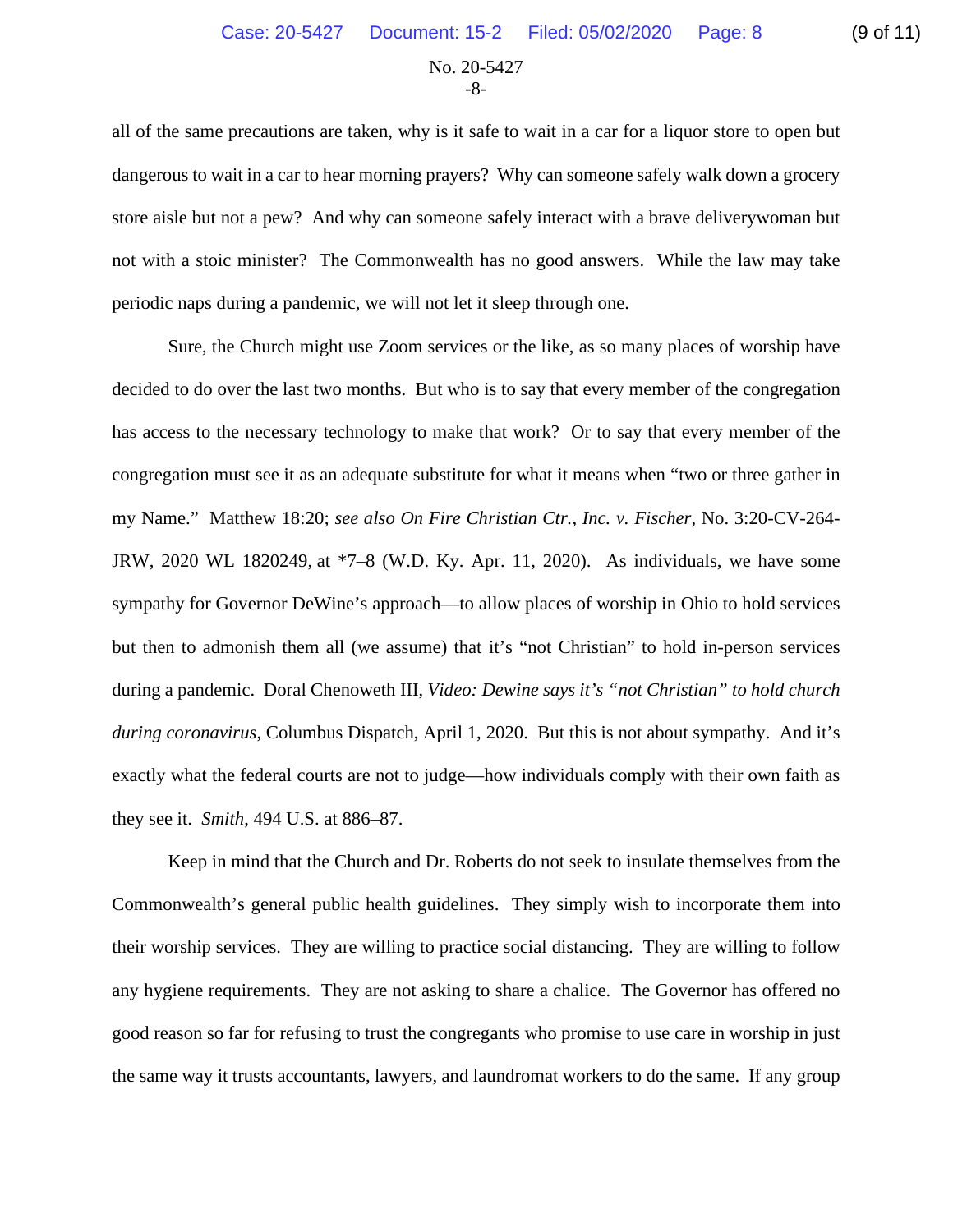No. 20-5427 -9-

fails, as assuredly some groups have failed in the past, the Governor is free to enforce the socialdistancing rules against them for that reason.

The Governor claims, and the district court seemed to think so too, that the explanation for these groups of people to be in the same area—intentional worship—distinguishes them from groups of people in a parking lot or a retail store or an airport or some other place where the orders allow many people to be. We doubt that the reason a group of people go to one place has anything to do with it. Risks of contagion turn on social interaction in close quarters; the virus does not care why they are there. So long as that is the case, why do the orders permit people who practice social distancing and good hygiene in one place but not another? If the problem is numbers, and risks that grow with greater numbers, then there is a straightforward remedy: limit the number of people who can attend a service at one time.

*Other factors.* Preliminary injunctions in constitutional cases often turn on likelihood of success on the merits, usually making it unnecessary to dwell on the remaining three factors. *City of Pontiac Retired Emps. Ass'n v. Schimmel*, 751 F.3d 427, 430 (6th Cir. 2014) (en banc) (per curiam). That's true here with respect to the ban on drive-in worship services. As for harm to the claimants, the prohibition on attending any worship service this Sunday and the Sundays through May 20 assuredly inflicts irreparable harm. *Bonnell v. Lorenzo*, 241 F.3d 800, 809 (6th Cir. 2001). As for harm to others, an injunction appropriately permits religious services with the same riskminimizing precautions as similar secular activities, and permits the Governor to enforce socialdistancing rules in both settings. As for the public interest, treatment of similarly situated entities in comparable ways serves public health interests at the same time it preserves bedrock freeexercise guarantees. *See Bays v. City of Fairborn*, 668 F.3d 814, 825 (6th Cir. 2012).